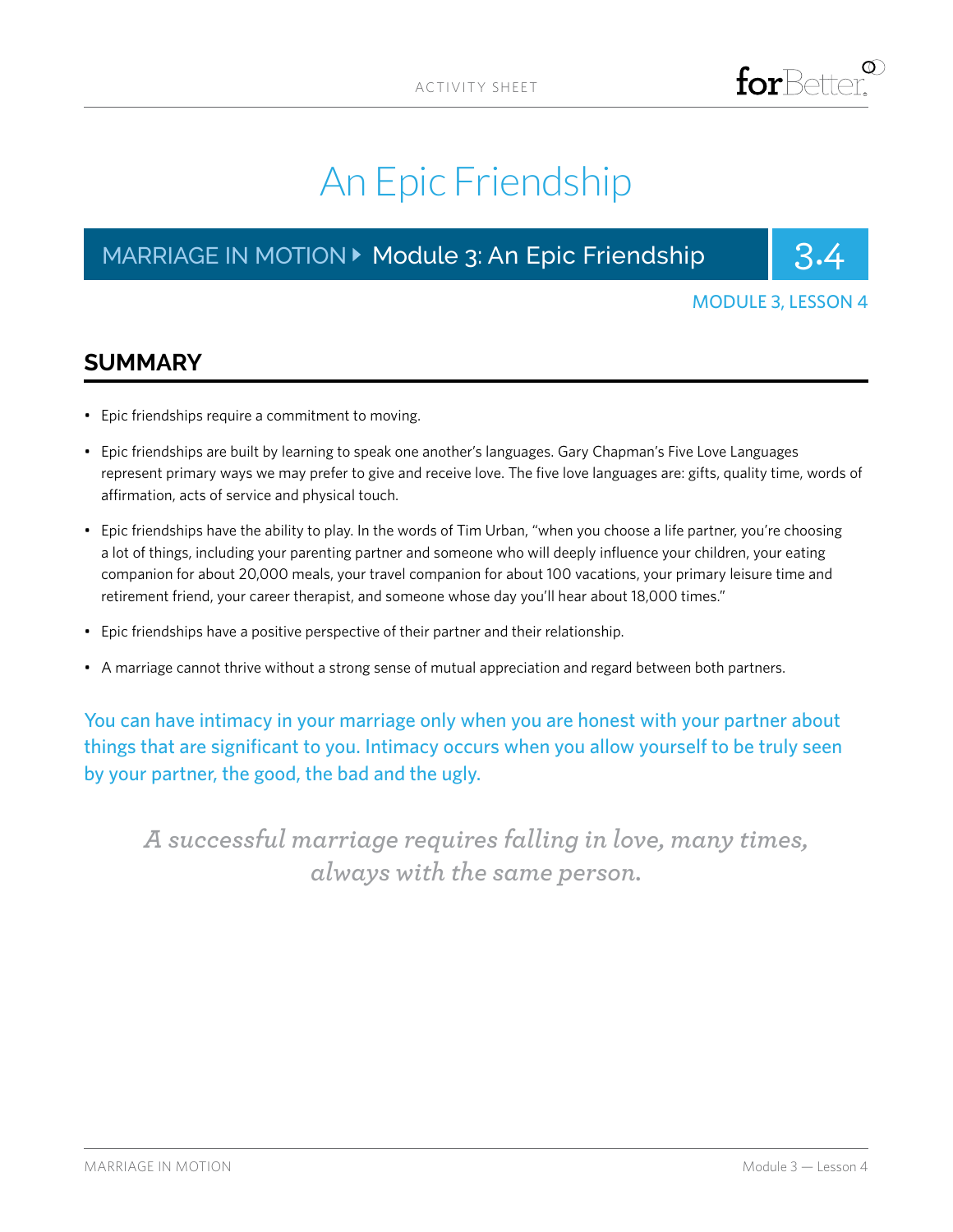### **ACTIVITIES**

Module 3 has been focused on the importance of the marital friendship. In order to build and achieve epic friendship, it is paramount that you understand and speak your partner's love language.

Want to build an epic friendship? First, never quit. Two, speak your partner's love language. This test will get you started. The rest is up to you!

#### THE FIVE LOVE LANGUAGES **1**

The 5 Love Languages® self test will give you a thorough analysis of your emotional communication preference. It will single out your primary love language, what it means, and how you can use it to connect with your loved one with intimacy and fulfillment.

**On the following pages are 30 paired statements. Please select the statement that best defines what is most meaningful to you in your relationship as a couple. Both statements may or may not sound like they fit your situation, but please choose the statement that captures the essence of what is (or would be) most meaningful to you, the majority of the time.**

Allow 10 minutes to complete the self test. Once completed, tally your score to find out what your Top 2 emotional communication preferences (love languages) are and share them with your partner.

### *The Five Love Languages Test*

By Dr. Gary Chapman

#### **Read each pair of statements and circle the one that best describes you.**

- 1. A. I like it when you hug me. E. I like to receive notes of affirmation from you.
- 2. B. I like to spend one-on-one time with you. D. I feel loved when you give me practical help.
- 3. C. I like it when you give me gifts.
	- B. I like taking long walks with you.
- 4. D. I feel loved when you do things to help me. E. I feel loved when you hug or touch me.
- 5. E. I feel loved when you hold me in your arms. C. I feel loved when I receive a gift from you.
- 6. B. I like to go places with you.
	- E. I like to hold hands with you.
- 7. A. I feel loved when you acknowledge me. C. Visible symbols of love (gifts) are very important to me.
- 8. E. I like to sit close to you. A. I like it when you tell me that I am attractive.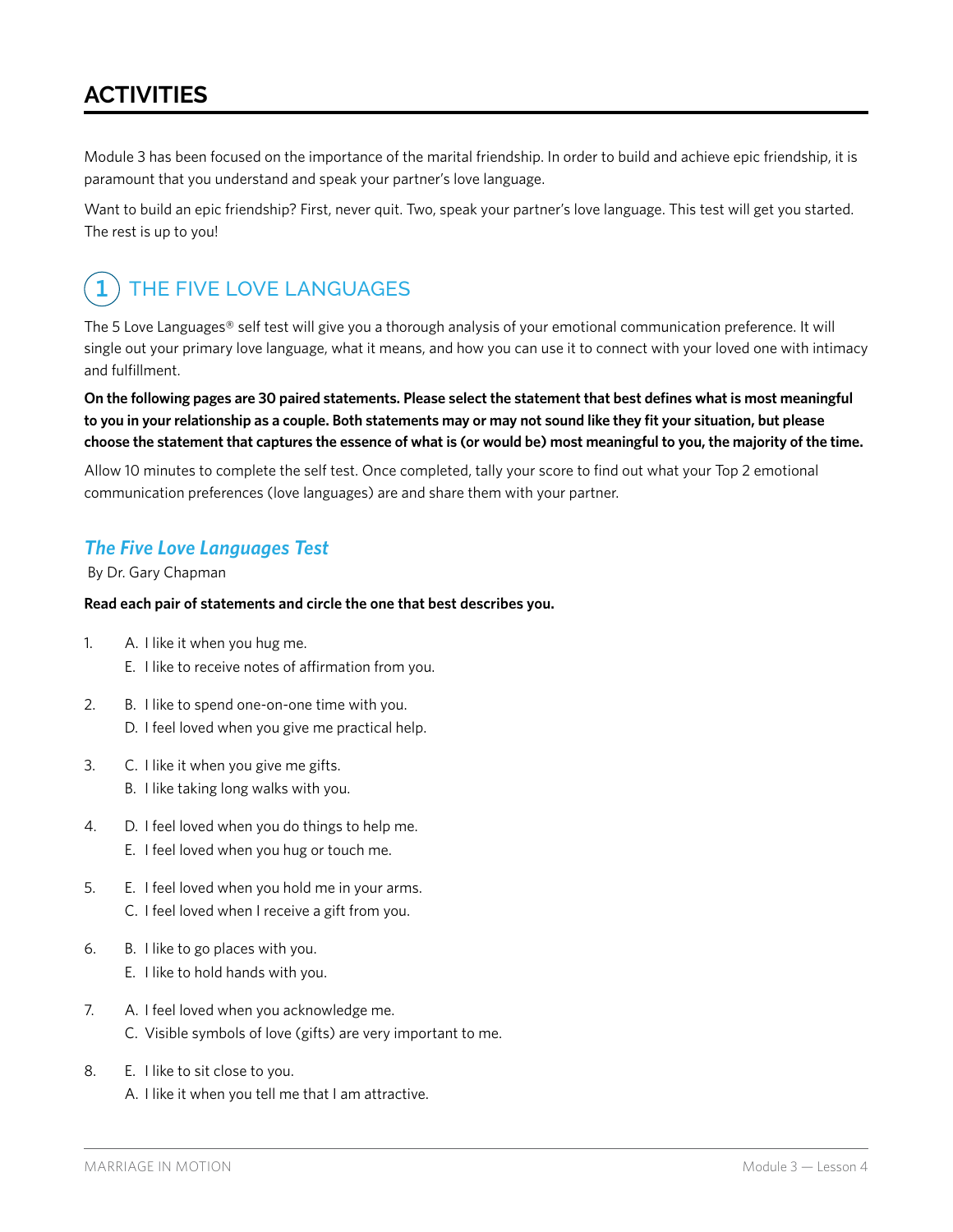- 9. B. I like to spend time with you. A. I like to receive little gifts from you.
- 10. D. I know you love me when you help me. A. Your words of acceptance are important to me.
- 11. B. I like to be together when we do things. A. I like the kind words you say to me.
- 12. E. I feel whole when we hug. A. What you do affects me more than what you say.
- 13. A. I value your praise and try to avoid your criticism. C. Several inexpensive gifts mean more to me than one large expensive gift.
- 14. E. I feel closer to you when you touch me. B. I feel close when we are talking or doing something together.
- 15. A. I like you to compliment my achievements. D. I know you love me when you do things for me that you don't enjoy doing.
- 16. E. I like for you to touch me when you walk by. B. I like when you listen to me sympathetically.
- 17. C. I really enjoy receiving gifts from you. D. I feel loved when you help me with my home projects.
- 18. A. I like when you compliment my appearance. B. I feel loved when you take the time to understand my feelings.
- 19. E. I feel secure when you are touching me. D. Your acts of service make me feel loved.
- 20. D. I appreciate the many things you do for me. A. I like receiving gifts that you make.
- 21. B. I really enjoy the feeling I get when you give me your undivided attention. A. I really enjoy the feeling I get when you do some act of service for me.
- 22. C. I feel loved when you celebrate my birthday with a gift. A. I feel loved when you celebrate my birthday with meaningful words (written or spoken.)
- 23. D. I feel loved when you help me out with my chores. C. I know you are thinking of me when you give me a gift.
- 24. C. I appreciate it when you remember special days with a gift. B. I appreciate it when you listen patiently and don't interrupt me.
- 25. B. I enjoy extended trips with you.
	- D. I like to know that you are concerned enough to help me with my daily task.